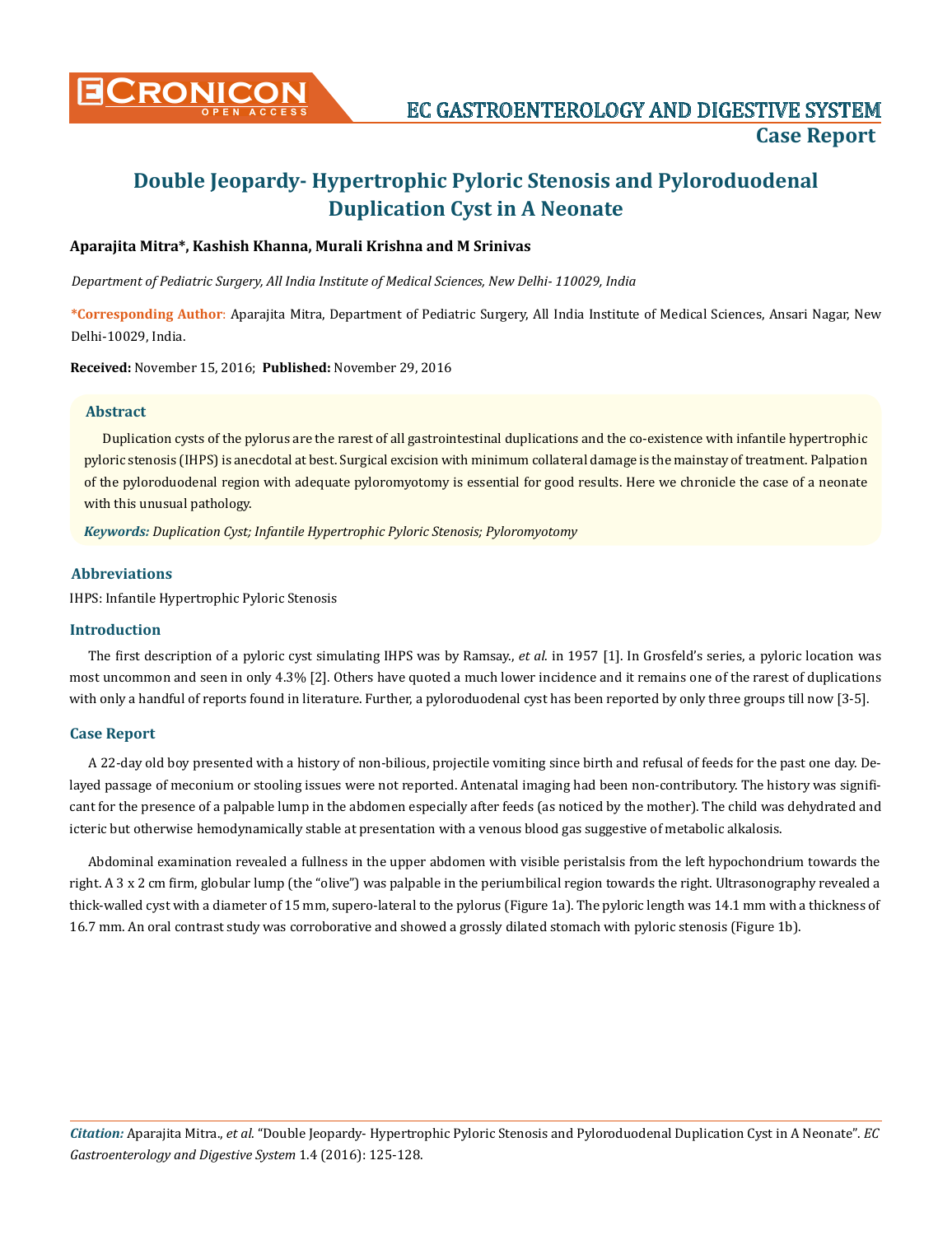

*Figure 1 (a): Cyst and hypertrophic pyloric muscle seen on USG (b): Oral contrast study and retention in delayed film.*

Laparotomy after appropriate fluid resuscitation showed a dilated stomach with a 2 x 2 cm globular cyst within the antero-superior aspect of the pyloric channel extending till the first part of the duodenum (Figure 2a). Partial Kocherization of the duodenum revealed the complete extent of the cyst. The layers of thick muscle and the cyst wall were divided till the mucin filled core. There was no apparent communication with the stomach. The mucosa was lifted between stays and lifted off till the submucosa of the actual pylorus pouted out. A wedge of muscle was also resected (Figure 2b). Further palpation guided the extension of this incision till the distal antrum. Gastric contents were pushed with ease across the pylorus suggesting an adequate pyloromyotomy. A negative saline leak test assured us of the integrity of the mucosa.



*Figure 2 (a): Duplication cyst in the pyloroduodenal region (b): After excision of cyst- pouting gastric mucosa is seen.*

Oral feeds were started on the first post-operative day. Histology was consistent with intestinal epithelium and mild subepithelial fibrosis. The child had an uneventful recovery.

#### **Discussion**

It is worthwhile to recapitulate Ladd's classic description of an alimentary duplication cyst here: a well-developed coat of smooth muscle, presence of epithelial lining resembling some part of the alimentary tract and an intimate attachment to at least one point of the alimentary tract. A multitude of theories have been put forward to explain the whole spectrum of GI duplications [6].

*Citation:* Aparajita Mitra., *et al*. "Double Jeopardy- Hypertrophic Pyloric Stenosis and Pyloroduodenal Duplication Cyst in A Neonate". *EC Gastroenterology and Digestive System* 1.4 (2016): 125-128.

126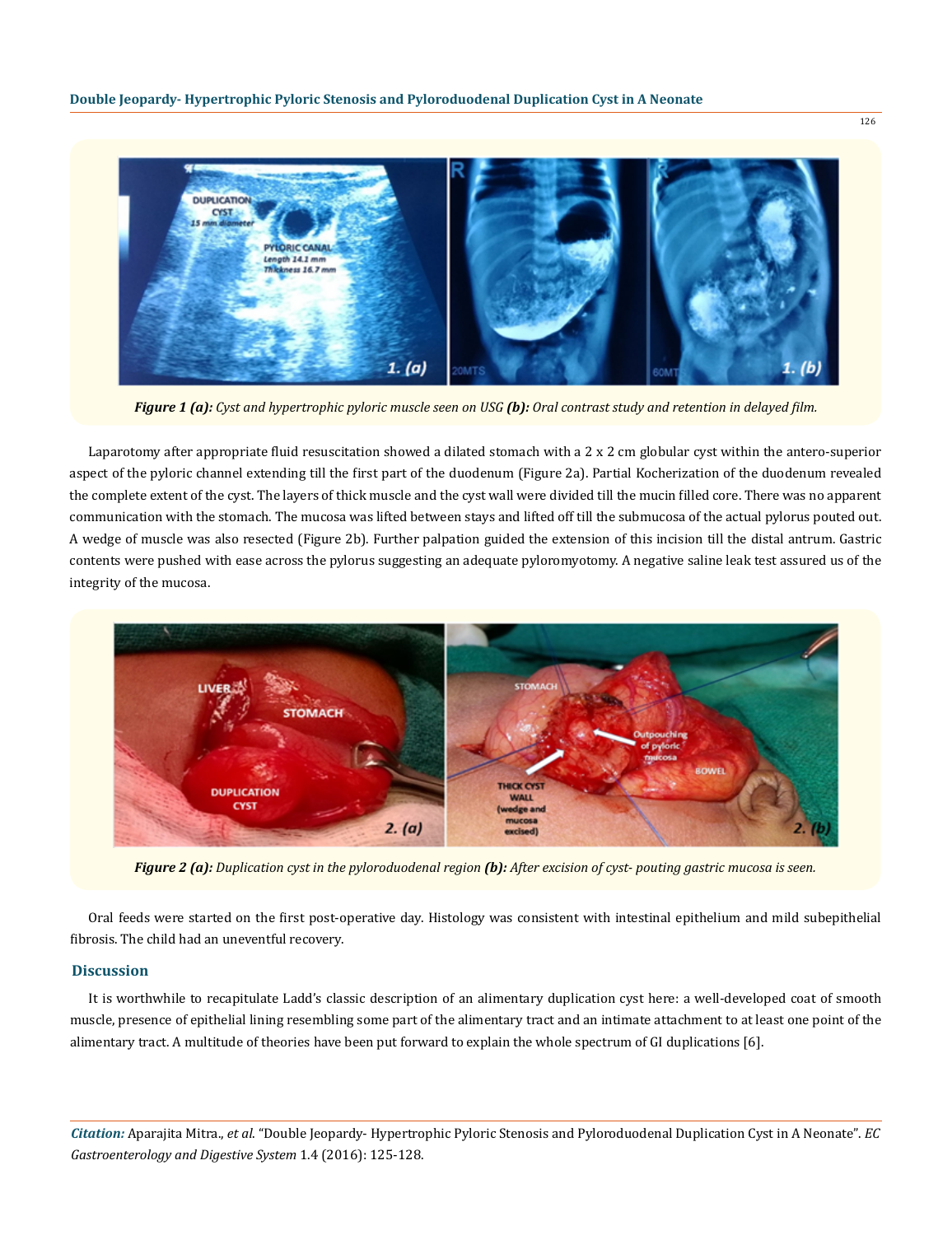#### **Double Jeopardy- Hypertrophic Pyloric Stenosis and Pyloroduodenal Duplication Cyst in A Neonate**

The symptoms of recurrent non-bilious vomiting, upper abdominal distension and a variable palpable mass in this age group suggest IHPS. The other differentials include pyloric atresia, antral web, gastric volvulus and of course, gastric duplication. This entity has also previously been confused with a choledochal cyst due to its subhepatic location.

Goyert., *et al.* were the first to diagnose it in the antenatal period in 1986 [7]. Despite a variety of ultrasonographic findings described in literature, a cystic appearance (often with echogenicity due to debris and mucus) is common. The "muscular rim sign" delineating the echogenic inner mucosa from the hypoechoic outer rim of muscle is indicative of a gastrointestinal origin. Conventional contrast studies give a general idea of the degree of obstruction and the extrinsic compression but are quite non-specific.

Only rarely is a communication with the cyst demonstrated. Upper GI endoscopy has also been utilized but feasibility issues in neonates limit its utility. Others have used multiplanar reformatted computed tomography of the abdomen with Gastrograffin as the contrast agent to confirm equivocal ultrasound findings [8].

Many options for surgical management exist but the core concept is a complete excision of the cyst or the mucosa at the least. The choice should be made on the basis of the anatomy of the cyst and the general condition of the child. If the common wall between the cyst and the stomach is amenable to dissection, a simple excision is often possible. In the event of an intimate relation of the cyst with the native bowel, the cyst and common wall should be removed with a reconstruction of the defect to avoid repeated inflammation from the remnants. Pyloroantrectomy with gastroduodenostomy has also been done [6].

To avoid the morbidity of an excision in the pyloroduodenal region, as in our case, the cyst may well be marsupialized, evacuated of contents and the epithelial lining excised. The additional hypertrophy of the pylorus in this child necessitated a formal pyloromyotomy after excising the mucosa of the cyst in entirety. Fisher., *et al*. [9] labelled this the "closed" approach and equated it with faster post-operative recovery.

As regards the co-existence of IHPS with gastroduplication, whether the hypertrophy is a consequence or coincidence remains in question. The clinical presentation and the hypertrophic muscles and mucosa of the pylorus were typical of IHPS. In the literature, there has been only one report that has described the coexistence of IHPS and gastroduplication [10].

**Conflict of Interest:** No financial interest or conflict of interest exists.

## **Bibliography**

- 1. [Ramsay GS. "Enterogenous cyst of the stomach simulating hypertrophic pyloric stenosis".](https://www.ncbi.nlm.nih.gov/pubmed/13510648) *British Journal of Surgery* 44.188 (1957): [632-633.](https://www.ncbi.nlm.nih.gov/pubmed/13510648)
- 2. Grosfeld JL., *et al*[. "Enteric duplications in infancy and childhood: an 18-year review".](https://www.ncbi.nlm.nih.gov/pubmed/5425820) *Annals of Surgery* 172.1 (1970): 83-90.
- 3. Tihansky DP., *et al*. "Pyloroduodenal duplication cyst". *[American Journal of Gastroenterology](https://www.ncbi.nlm.nih.gov/pubmed/3953534)* 81.3 (1986): 189-191.
- 4. Hamada Y., *et al*[. "Pyloroduodenal duplication cyst: case report".](https://www.ncbi.nlm.nih.gov/pubmed/9156858) *Pediatric Surgery International* 12.2-3 (1997): 194-195.
- 5. Upadhyaya VD., *et al*[. "Duplication cyst of pyloroduodenal canal: a rare cause of neonatal gastric outlet obstruction: a case report".](https://casesjournal.biomedcentral.com/articles/10.1186/1757-1626-2-42) *[Cases Journal](https://casesjournal.biomedcentral.com/articles/10.1186/1757-1626-2-42)* 2 (2009): 42.
- 6. Shah A., *et al*[. "Pyloric duplication in a neonate: a rare entity".](http://link.springer.com/article/10.1007/s00383-004-1324-2) *Pediatric Surgery International* 21.3 (2005): 220-222.
- 7. Goyert GL., *et al*[. "Prenatal diagnosis of duplication cyst of the pylorus".](https://www.ncbi.nlm.nih.gov/pubmed/1754568) *Prenatal Diagnosis* 11.7 (1991): 483-486.
- 8. Tang XB., *et al*[. "An intraluminal pyloric duplication cyst in an infant".](https://www.ncbi.nlm.nih.gov/pubmed/19040961) *Journal of Pediatric Surgery* 43.12 (2008): 2305-2307.

*Citation:* Aparajita Mitra., *et al*. "Double Jeopardy- Hypertrophic Pyloric Stenosis and Pyloroduodenal Duplication Cyst in A Neonate". *EC Gastroenterology and Digestive System* 1.4 (2016): 125-128.

127